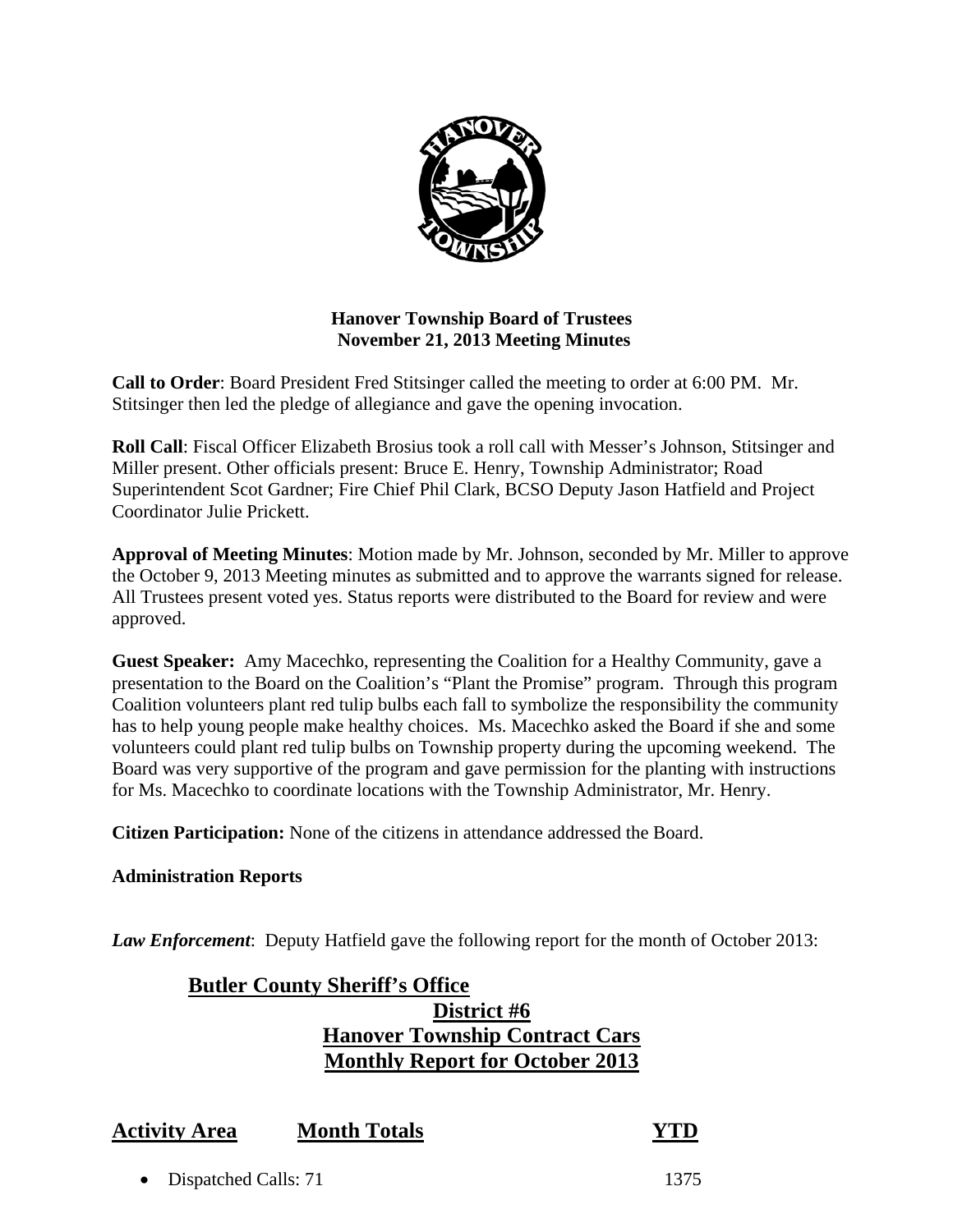| Felony Reports: 2<br>Misdemeanor Reports: 7<br>Non-Injury Crash: 2<br>Injury Crash: 4                                                                                                                                                                                                                                                  | 38<br>103<br>56<br>42                                                        |
|----------------------------------------------------------------------------------------------------------------------------------------------------------------------------------------------------------------------------------------------------------------------------------------------------------------------------------------|------------------------------------------------------------------------------|
|                                                                                                                                                                                                                                                                                                                                        | .245                                                                         |
| Assists/Back Up: 19<br><b>Felony Arrests: 2</b><br>Misdemeanor Arrests: 6<br><b>OMVI</b> Arrests: 6                                                                                                                                                                                                                                    | 360<br>15<br>49<br>32                                                        |
| Traffic Stops: 27<br><b>Moving Citations:14</b><br>$\bullet$<br><b>Warning Citations: 13</b><br>FI Cards: 0<br>$\bullet$<br>Civil Papers Served: 0<br>$\bullet$<br><b>Business Alarms: 2</b><br>$\bullet$<br><b>Residential Alarms: 2</b><br>$\bullet$<br>Special Details: 0<br>COPS Times: 2,460 (Min.)<br><b>Vacation Checks: 14</b> | 393<br>208<br>187<br>0 <sup>0</sup><br>06<br>41<br>91<br>20<br>59,890<br>290 |

\*\*\*\*\*\*\*\*\*\*\*\*\*\*\*\*\*\*\*\*\*\*\*\*\*\*\*\*\*\*\*\*\*\*\*\*\*\*\*\*\*\*\*\*\*\*\*\*\*\*\*\*\*\*\*\*\*\*\*\*\*\*\*\*\*\*\*\*\*\*\*\*\*

Reporting: Deputy Hatfield

Stats for October only reflect the activity for Deputy Hatfield. No stats have been received from Deputy Lentz. A revised report will be prepared for next month.

*Fire/EMS*: Chief Clark gave the following report for the month of October 2013:

#### **Hanover Township Fire Department Monthly Report for October 2013 (Presented in November 2013)**

Run and detail activity for the Fire and EMS operations are reflected in the following numbers:

| $\bullet$ | <b>Emergency Medical Operations/Squad Runs:</b> | 39 |
|-----------|-------------------------------------------------|----|
| $\bullet$ | Motor Vehicle Accidents:                        | 05 |
| $\bullet$ | Fire Runs:                                      | 07 |
|           | • Fire Inspections:                             | 01 |
|           | • Air & Light Truck Call Out:                   | 03 |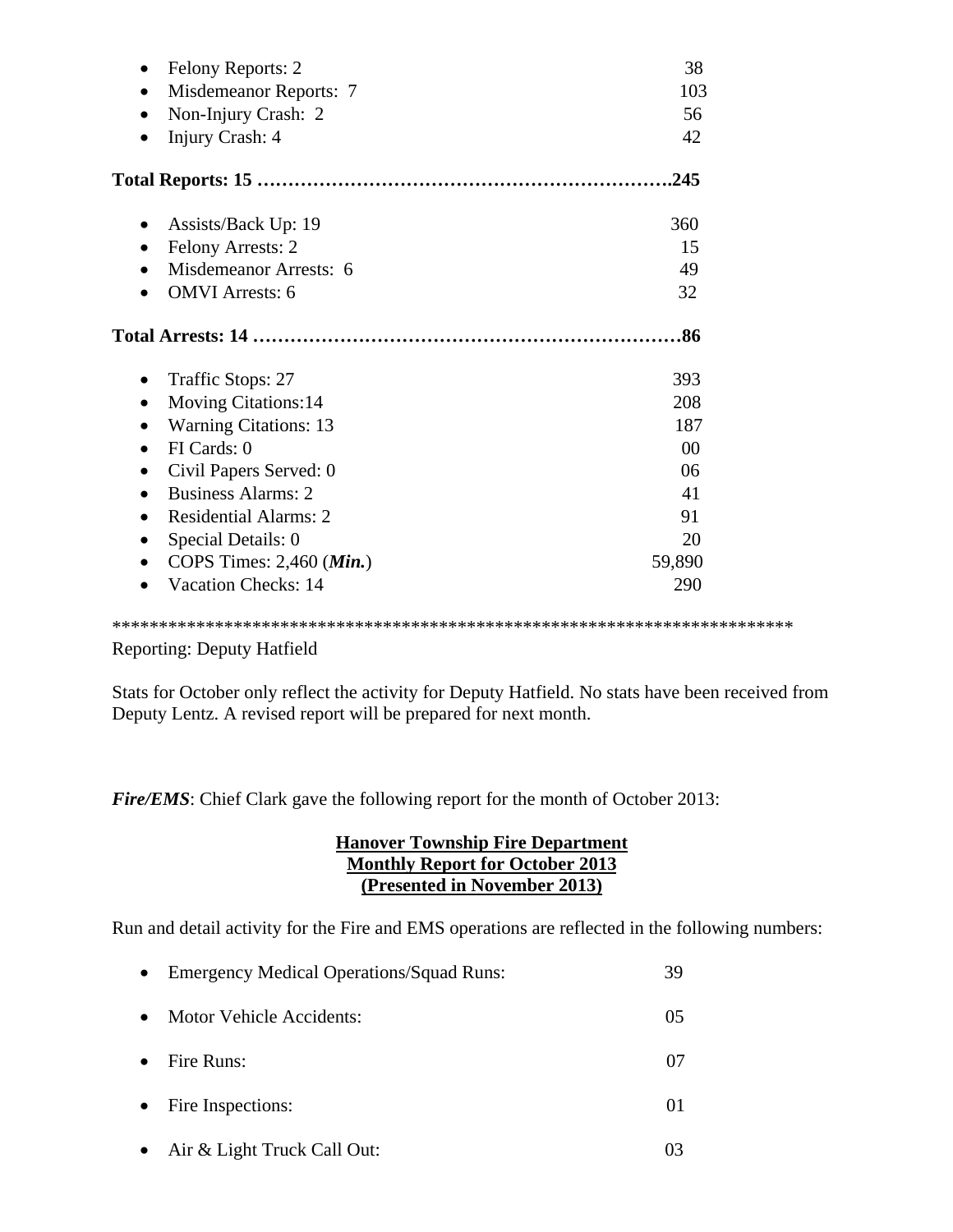| <b>Knox Box Details</b><br>$\bullet$                                 | 00                                          |  |
|----------------------------------------------------------------------|---------------------------------------------|--|
| Other                                                                | 00                                          |  |
| Total for the month:<br>$\bullet$                                    | <b>55 Runs/Operations</b>                   |  |
| (54 Fire/EMS Runs)<br><b>Total Year to Date: 610 Runs/Operations</b> |                                             |  |
|                                                                      | (October 2012: 44 Runs/Operations/Tot: 526) |  |
| __________________________<br>Total for 2012                         | 693                                         |  |
| <b>Total for 2011</b>                                                | 719                                         |  |
| Total for 2010                                                       | 748                                         |  |
| <b>Total for 2009</b>                                                | 676                                         |  |
| Total for 2008:                                                      | 669                                         |  |
| Total for 2007:                                                      | 717                                         |  |
| Total for 2006:                                                      | 505                                         |  |
| (Seven Year Yearly Average):                                         | (675)                                       |  |

 **Phil Clark, Fire Chief** 

*Road/Cemetery*: Mr. Gardner presented the following report for the month of October 2013:

#### **SUPERINTENDENT'S REPORTS (November 21, 2013)**

Millville Cemetery Operations Report October 1 through October 31, 2013

| 1 Grave sold to Township residents ( $@$ \$610)----------\$       | 610.00    |
|-------------------------------------------------------------------|-----------|
| 1 Grave sold to nonresident-----------------------------------\$  | 895.00    |
|                                                                   | 0.00      |
|                                                                   | 3,600.00* |
|                                                                   | 0.00      |
|                                                                   | 0.00      |
| Foundation and Marker installation fees---------------\$ 2,384.80 |           |
|                                                                   | 7,489.80  |
| $* \rightarrow \infty$ , a consequence $* \rightarrow \infty$     |           |

 **\*4 @ regular fee of \$900 = \$3600** 

Other Cemetery Activities:

- 1. Topped off and leveled 11 graves
- 2. Picked up all trash in the Cemetery
- 3. Mowed two times
- 4. Trimmed once
- 5. Poured 11 foundations

#### **Road, Streets and Park (Scot Gardner)**

- 1. Continued work on our road sign replacement project.
- 2. Cut down 100 ft berm on Vizedom Road fro drainage issues.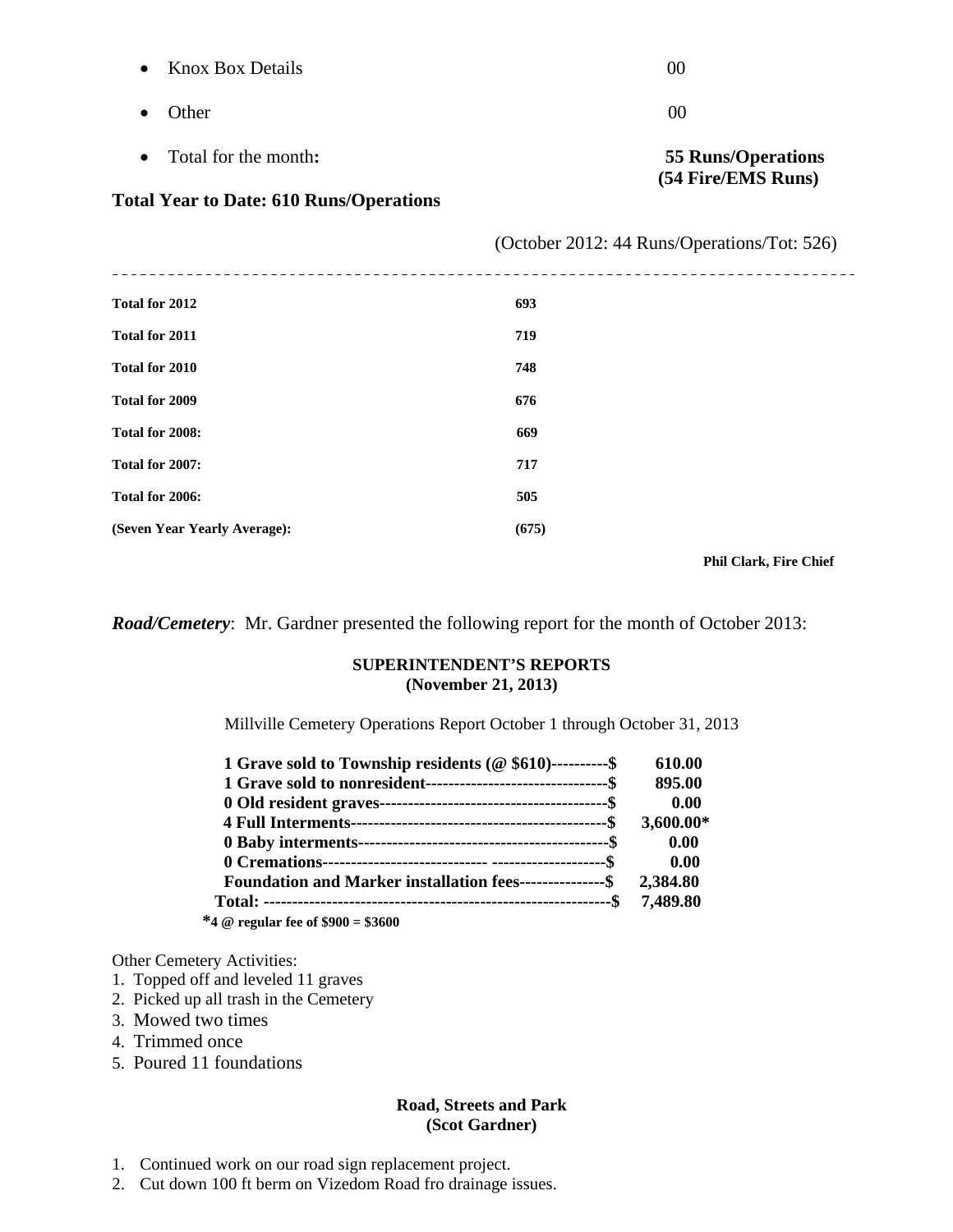- 3. Picked up a deer carcass on US 27 and a dog carcass on Gene Avenue.
- 4. Repaired potholes on Washburn Road and on Nichols Road
- 5. Cut up and hauled away two tar tanks and one tar distributor.
- 6. Replaced overhead door seals on the Road Department Building and the Community Center.
- 7. Cut grass on all Township property three times.
- 8. Serviced the mowing tractors and put them in storage.
- 9. Replaced burned out lights on the Firehouse.
- 10. Pressure washed our fuel containment structure and installed two new hoses and a fuel meter.
- 11. Put gravel in our snow route turn-arounds.
- 12. Worked on servicing all of our equipment.
- 13. Performed monthly truck, park and storm water inspections.

#### *Administrator's Report*

#### **Administrator October 2013 Summary Report (Presented November 2013)**

- **Grants:** Prepared 3 grant applications for the Community Development Block Grant Program which were submitted on November 1, 2013.
- **Haunted Harvest Program:** Worked with Park committee members to plan and implement the 2013 program completed on October 27, 2013. Purchased supplies and prizes for the event. Worked the event and coordinated set up.
- **Citizen Relations**: Fielded requests for records and followed up on drainage issues related to Vizedom and Morman Roads.
- **Veterans Committee:** Held Veterans Committee meetings to solicit input for the ceremony and luncheon scheduled for November 11, 2013.
- **Property Acquisition**: Continued work on the purchase of 19.184 acres on Old Oxford holding discussions by with the Bill Eaton., including a counter offer. Working on new financial borrowing plan based upon the appraisal and new negotiations related thereto.
- **Paving, Curbs, Gutters and Drainage:** Held meetings and discussions with BCEO Officials regarding these topics and requesting technical assistance related thereto.
- **Board and Financial Reports**: Obtained data from the Fiscal Officer and prepared Township funds analysis for the monthly Board meeting. Prepared Trustee packets. Prepared numerous contracts and permits for facility rentals.
- Fire and EMS Run Data: Began reanalysis of data for 2012 and 2013 focusing especially on mutual given and received. Preparing a summary report for future discussion of Fire Department operations.
- **Workers Comp Report Forms:** Updated internal investigation and reporting forms for incidents and accidents that could result in a WC claim. Issued update to the departments.
- **Items Still Pending/Delayed**: Fuel Card follow up is still pending; Personnel Policy Review with changes still pending.
- **Pay Plan**: Certain potential changes put on hold until further review of Fire/EMS operations is complete.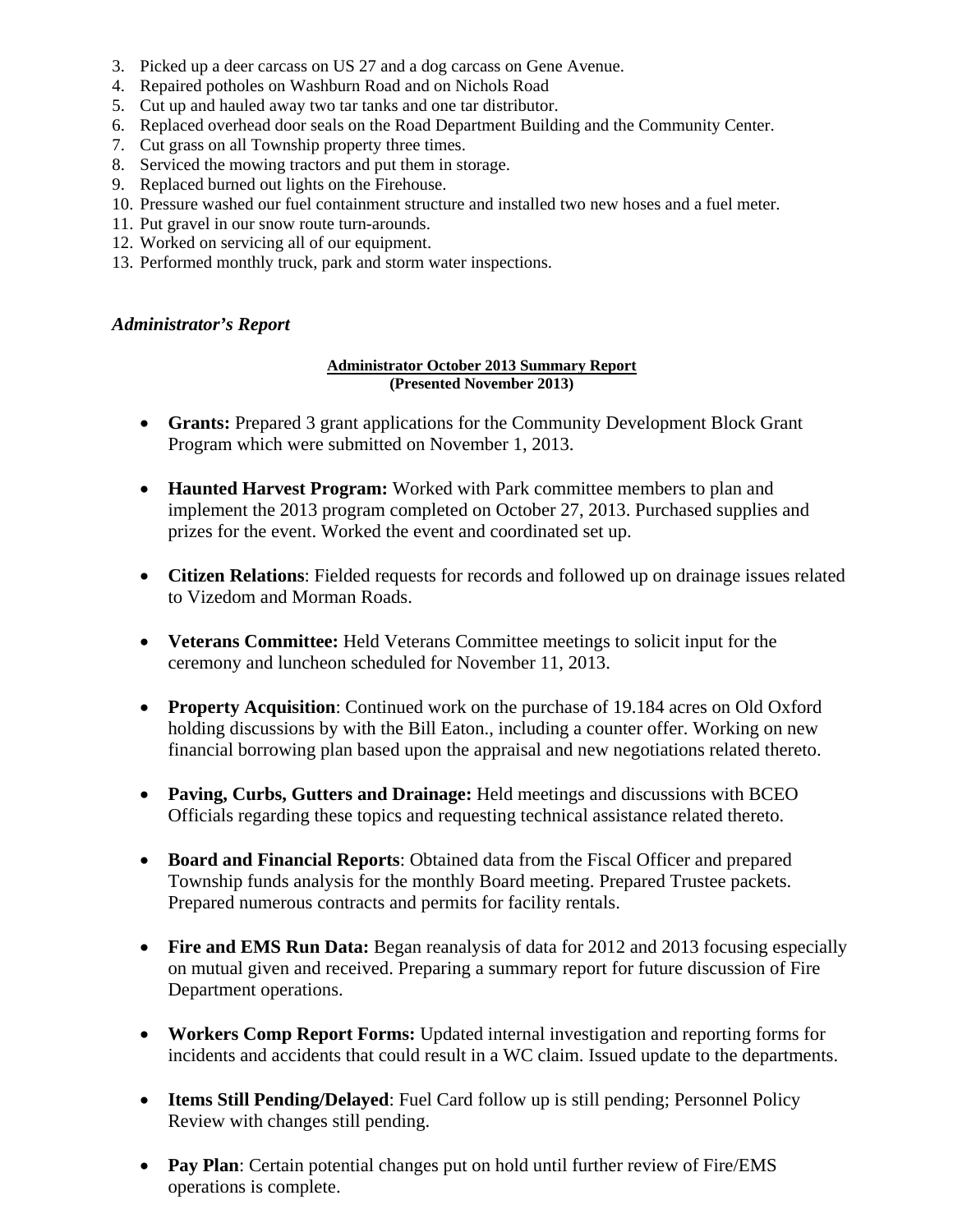# **Personnel Actions and Other Items of Note**

The following personnel actions were put in motion by the Fire Chief and approved by the Township Administrator subject to any review by the Board:

#### *Terminations from Service/ (Did not meet departmental requirements):*

- $\triangleright$  Susan Luttrell
- $\triangleright$  Robert settles
- > Mindy Settles
- > Dana Furlong
- > Laura Doan
- $\triangleright$  Tracy Amann
- $\triangleright$  Christopher Thomas
- > Tad Preston
- $\triangleright$  Michael Rhoades
- $\triangleright$  Michael Rye

# *Last Chance/Warning Letters:*

- $\triangleright$  Seth Adams
- $\triangleright$  Kirsten Ward
- $\triangleright$  Thomas Schumate

# *Placed in Affiliate/Non Active Status:*

- Rob Jester
- Angela Jester
- $\triangleright$  Brett Updike

**Other General Actions**: Keeping Michael Jackson on the payroll as permanent part time employee not to exceed 1500 hours annually to assist with general building, sidewalk and park maintenance issues.

# **Of Note- Budget Information for October 2013**

**Cash Balance as of October 31, 2013:** \$1,658,335.81

# **Total Expenditures all funds for October 2013:** \$163,091.70

# **Total General Fund cash on Hand October 31, 2013:** \$811,188.37 (49.92% of Total funds)

# *(Monthly Revenue and Expenditure Reports are attached.)*

Mr. Stitsinger thanked Mr. Henry, Scott Gardner and Julie Prickett for their work on the Veterans Day event programming and activities. Mr. Stitsinger also noted the Township received a great deal of help from the Marine Corp League and the Millville First Baptist Church and asked that a thank you be sent to these organizations. Mr. Henry noted that these organizations along with other community groups will be recognized for their contributions at a future Board meeting.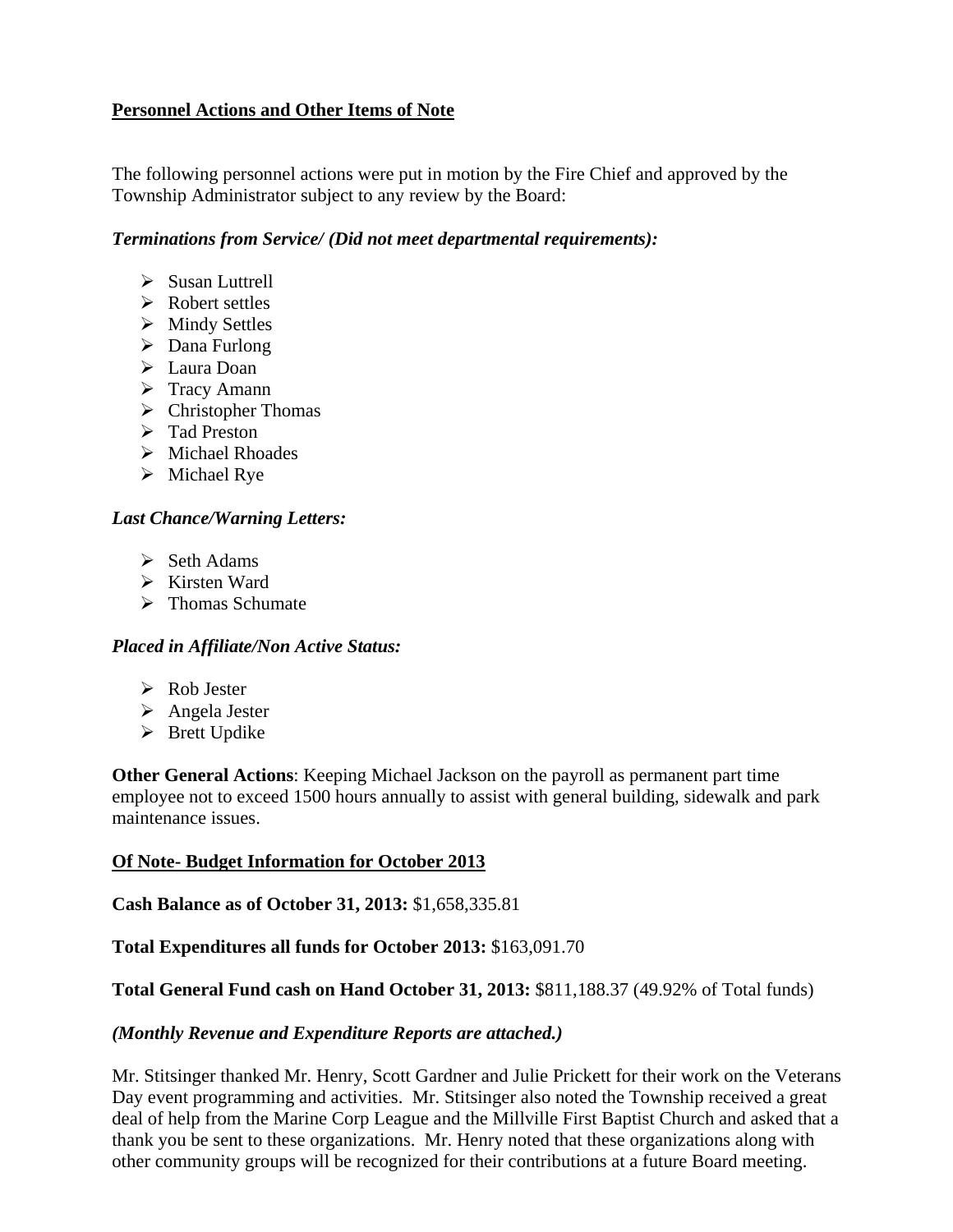#### **Old Business**

*Community Development Block Grants – Three Applications Submitted:* Mr. Henry provided the following report to the Board:

**Community Development Grant Applications Submitted**: Three as listed below,

*Attachment Resolution to No. 52-13 CD Project Ratings 2013 Community Development Block Grant Requests\** 

#### **Project Descriptions and Priority Rankings**

**\*\*\*\*\*\*\*\*\*\*\*\*\*\*\*\*\*\*\*\*\*\*\*\*\*\*\*\*\*\*\*\*\*\*\*\*\*\*\*\*\*\*\*\*\*\*\*\*\*\*\*\*\*\*\*\*\*\*\*\*\*\*\*\*\*\*\*\*\*\*\*\*\*** 

**1)** Hanover Township has over 8700 population and is home to a regional park used by neighborhoods, schools, day care operations, civic groups and families throughout the year. The Township has developed a 5 Year Plan to install up to 5 adverse weather alert units (sirens) to covert the Township. **Currently there are no sirens located in the Township**. In consultation with Butler County Emergency Management Agency as well as private consultants (C&K Early Warning Systems), areas have been designated to locate sirens to cover a majority of the population as well as local schools and outdoor open space areas such as the Hanover Township Memorial Park. The Township has sought FEMA money in the past and has been turned down. The funding of this project is considered a high public safety priority. The Township will pay for and install the first siren as part of the 5 Year Plan.

> **Township Wide Adverse Weather Alert System (5 Sirens)**  Funding requested for CD Grant: \$88,000.00 Township would pay balance of \$22,000.00 **Priority Ranking: #1**

**\*\*\*\*\*\*\*\*\*\*\*\*\*\*\*\*\*\*\*\*\*\*\*\*\*\*\*\*\*\*\*\*\*\*\*\*\*\*\*\*\*\*\*\*\*\*\*\*\*\*\*\*\*\*\*\*\*\*\*\*\*\*\*\*\*\*\*** 

**2)** In 2003 and again in 2012 Citizen Surveys conducted by Miami University in behalf of the Township citizens continue to rate Park Facilities and recreational opportunities as very high priorities. For some time the Township has been interested in acquiring the adjacent property to the Hanover Township Memorial Park in order to expand facilities to serve families in the region. There are three parcels totaling approximately 19.5 acres which includes a single family house, barn and a long farm building. Two small ponds are located on the property. Acquisition of this site would enable the Township to preserve open space at a critical location and allow for tremendous facility expansion in the future for projects/programs identified in the 2012 citizen survey. Such uses are consistent with Hanover Township's Land Use Plan and Park Development Plan. The Township has received consistent and repeated recommendations from residents about the importance of acquiring the identified property for future public use and management by the Township.

Suggested uses (for illustration only) based upon Park Committee and general public input include the following items which would be studied as part of the overall Park Master Plan and as budget would allow.

- Extend walking path from existing running south then east then back north & connecting.
- Create a separate bicycle path to compliment the walking path.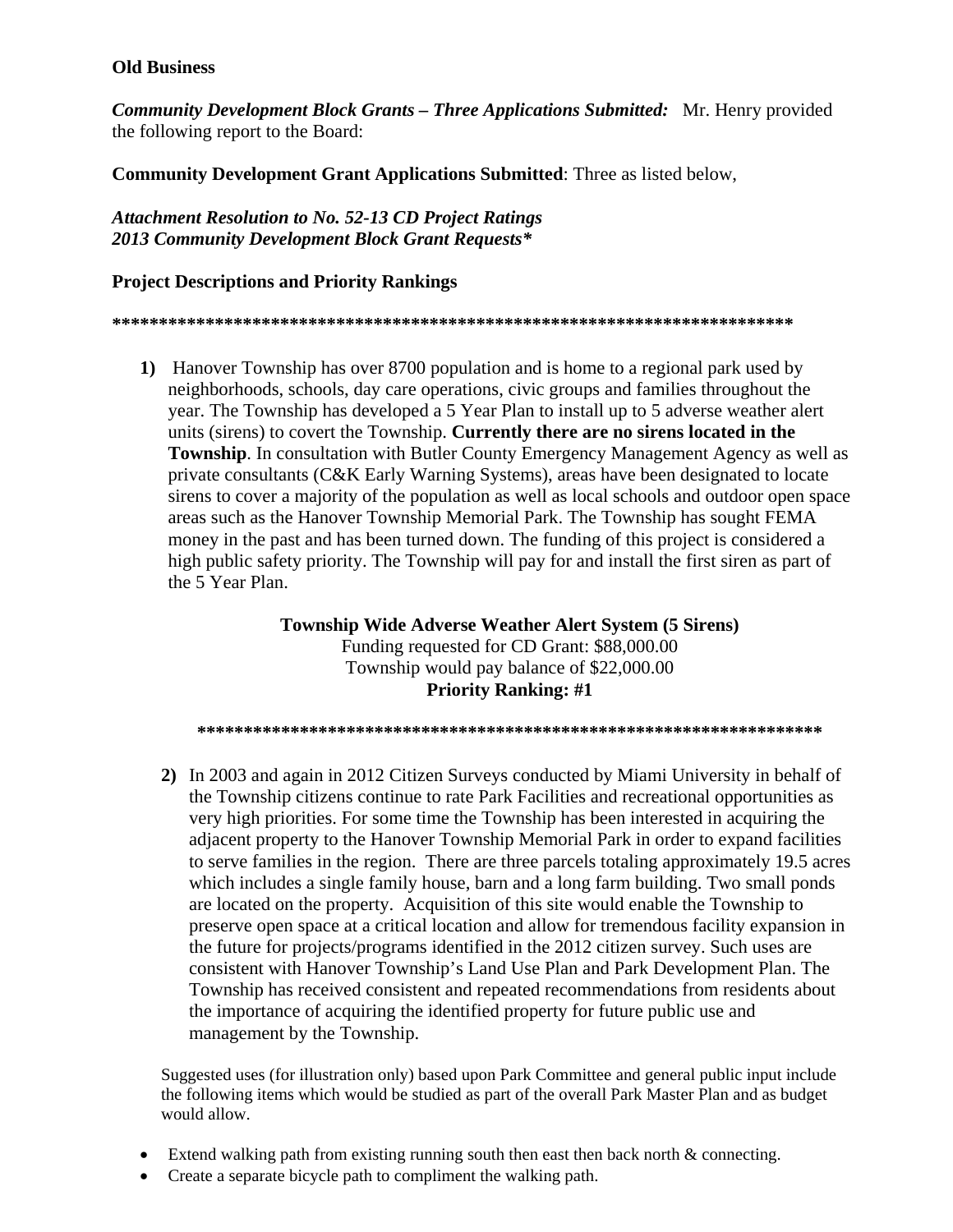- Evaluate existing ponds; create larger children's fishing pond.
- Grade and lay out sufficient area for two baseball fields (NE corner & SE corner).
- Install two soccer fields.
- Create areas for picnic tables and grills throughout the site.
- Build additional shelters; different sizes.
- Install Frisbee and/or ultimate golf.
- Install new swing sets for all age groups.
- Fix up barn; extend electric and hold special events therein.
- Rework existing house as a possible meeting location and/or historical room.
- Consider providing artistic outdoor sculpture opportunities.
- Add fire pits at appropriate locations subject to review by the Fire Department.
- Restore Eaton farm historically; try to operate as an educational center for kids.
- Add a small parking area to serve existing area and new area.
- Build a small restroom near the barn area.

#### **Land Acquisition for Park Expansion (Estimated)**

Funding requested for CD Grant: \$150,000.00 Township and other sources would contribute balance estimated at \$25,000.00 **Priority Ranking: #2** 

**\*\*\*\*\*\*\*\*\*\*\*\*\*\*\*\*\*\*\*\*\*\*\*\*\*\*\*\*\*\*\*\*\*\*\*\*\*\*\*\*\*\*\*\*\*\*\*\*\*\*\*\*\*\*\*\*\*\*\*\*\*\*\*\*\*\*\*\*\*** 

 **3)** Infrastructure Repair and keeping up with roadway maintenance has put a strain on the road related revenues of the Township. In several neighborhood areas curbs, gutters, catch basins and deteriorating drainage pipes are creating numerous headaches for the Township. In consultation with the Butler County Engineer's Office, a plan along with cost estimates have been developed for the 2014 Road Program Year. The overall funds available for all roadway maintenance, payment of personnel, outside paving contracts and general maintenance of the right of way totals \$500,000.00. The work needed outside the scope and financial wherewithal of the Township is outlined in the attachment and costs \$237,745.00 for two priority subdivisions.

 For submission to the Community Development Block Grant Program, the Township is seeking project costs associated with Alamo Heights only. Tear out of bad structures and replace with new curb/gutter totals \$170,765.00 with maintenance of traffic and related costs prorated at \$28,980.00 totaling \$200,745.00.

**Infrastructure Improvements/Curb and Gutter Project** 

Funding requested for CD Grant: \$175,745.00 Township contribution total estimated at \$25,000.00 **Priority Ranking: #3** 

**\*Rankings based upon citizen and staff input.** 

*EMS Grant Reimbursement Received 2012-2013:* Mr. Henry reported that he had followed up on an EMS grant reimbursement for the program year 2012-2013. After two attempts and additional paperwork preparation, the State finally accepted the Township's submittals and sent a check for \$4,000.00.

*BCEO Paving/Retracing Estimates for 2014 Road Program:* Mr. Henry reported the following update to the Board: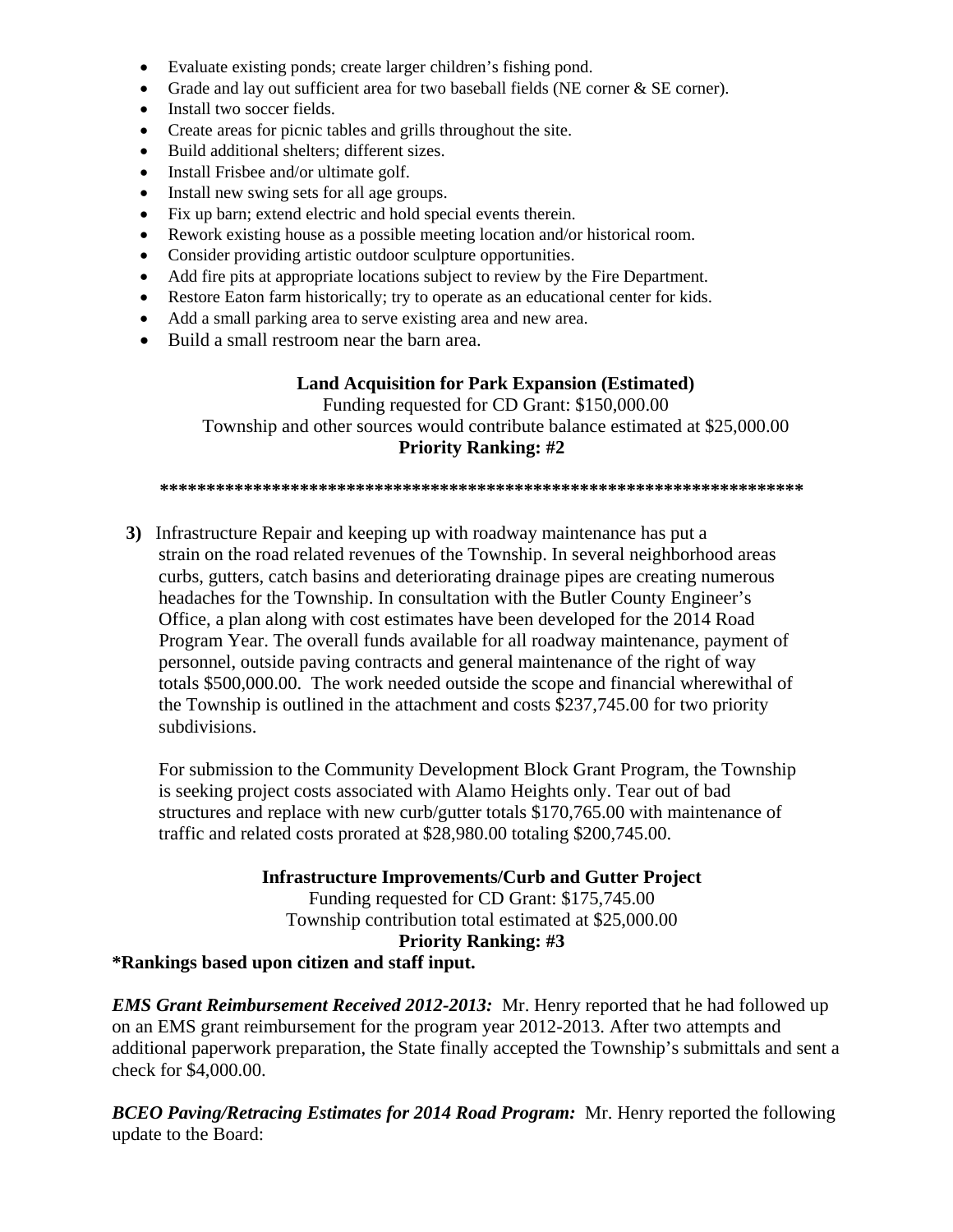The following roads were recommended for microsurfacing: Stahlheber Road from Reily Township line to US 27; Caroldon from SR 129 to cul-de-sac; Charlberth Road from cul-de-sac to Minton Road; Santa Maria Drive from SR 129 to Ross Hanover Road. Total estimated cost is \$63,801.04

The following roads were recommended for chip/seal application: Decamp Road from Stillwell Beckett to the Township line; Vizedom Road from SR 130 to SR 177; Base Repair only- Nichols Road to the Township line. Total estimated cost is \$185,377.84.

Retrace Program is proposed as follows: Nichols Road to the Township line and Darrtown from Stillwell Beckett to SR 130. Total estimated cost is \$3,109.01.

Total estimated costs for total scope of all work: \$252,287.89. A final Township Resolution must be passed and provided to BCEO no later than February 1, 2014.

Mr. Henry noted that a resolution would be prepared for the December Board meeting.

*Response – ODOT Speed Study on Old Oxford Road:* Mr. Henry explained that at the direction of the Board, the Township had requested a speed study to make the speed zones more consistent along Old Oxford Road, especially in hopes of lowering the speed along the park frontage. Mr. Henry shared the email response from ODOT engineer Brianne Millard which indicated that the speed limit on the stretch of roadway in question could be lowered only 5mph (i.e. from 55mph to 50mph.) The Board decided to not request a speed limit change at this time but rather, wait and request another study during summer months when traffic patterns are more representative of the speed problem.

Mr. Henry also reported that ODOT had reviewed the Township's request to lower the speed limit on Lanes Mill Road and determined traffic patterns did not warrant a reduction in the speed limit.

Mr. Miller asked if the Township could request that ODOT review the speed limit on a section of US 27 which has a posted speed limit of 45 mph with plans to be increased to 55 mph. Mr. Miller indicated he felt the speed limit should not be raised. Mr. Henry stated he would prepare a resolution to request ODOT to study the speed limit on the section of US 27 that Mr. Miller referenced.

*Other Old Business:* Fire Chief Clark requested authorization to purchase ZOLL Fire RMS software to replace the current Firehouse software which is used to meet State patient care reporting requirements. Mr. Henry explained the Firehouse software is difficult to use and that other townships have recommended the ZOLL software product as a superior alternative. After some discussion, on a **motion** by Mr. Miller, seconded by Mr. Johnson, the Board authorized the purchase of ZOLL Fire RMS software for the amount of \$350 plus vendor travel and installation costs. All three Trustees voted yes.

Also under other Old Business, Chief Clark reported that the Township still had fire department grant money to spend and requested authorization to use these funds to purchase new rope, carabineers, cables, lifejackets for the water rescue craft, and a RIT bag for one of the fire trucks. Mr. Henry suggested the Board authorize the purchases with a motion and noted that purchase orders would also be required. After some discussion, on a **motion** by Mr. Miller, seconded by Mr. Johnson, the Board authorized the purchase new rope, carabineers, cables, and lifejackets for the water rescue craft from Ocean 8 or Rock and Rescue for an amount not to exceed \$3,000 and a RIT bag for one of the fire trucks for an amount not to exceed \$4,500 from Vogelpohl. All three Trustees voted yes.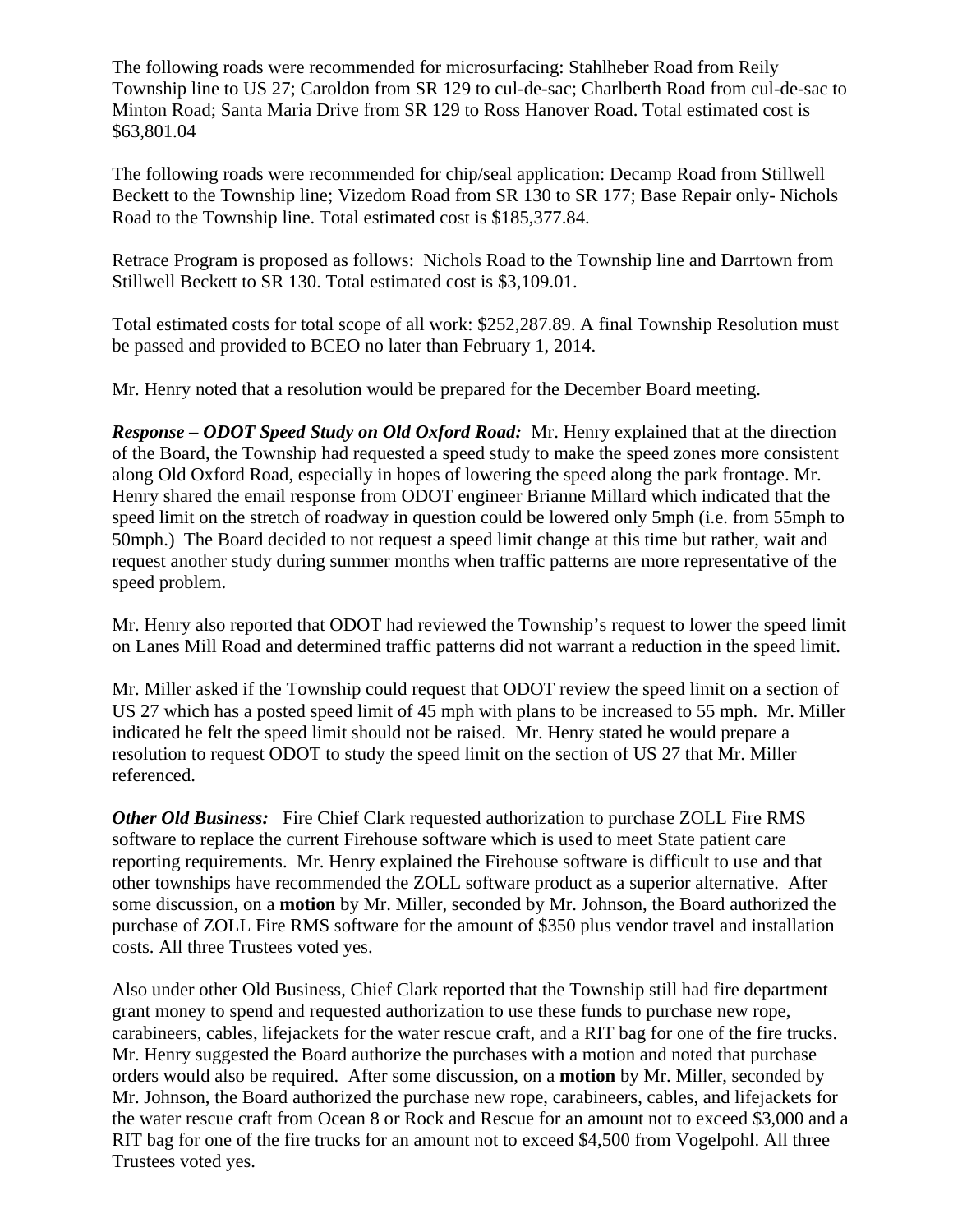Also under Old Business, Mr. Henry provided the Board a list of topics for the upcoming newsletter and requested the Board indicate which topics were its highest priorities as space in the newsletter could not accommodate all of the topic ideas. Mr. Henry noted that he was working to get the newsletter mailed to residents before Christmas.

#### **New Business**

*Resolution No. 54-13 Approve 2014 Temporary Appropriations:* Mr. Henry explained the routine "house-keeping" nature of this resolution. This resolution sets temporary funding of activities for Township operations until a final appropriation can be prepared and approved during the first quarter of 2014. After some discussion, Mr. Johnson made a **motion** to adopt Resolution No. 54-13 which was seconded by Mr. Miller. Upon roll call, all three Trustees voted yes.

# **Resolution No. 54-13 Approving Temporary Appropriations for Fiscal Year 2014 for Hanover Township Butler County, Ohio**

*Whereas*, the Board of Trustees, Fiscal Officer and Administration have been reviewing the necessary operating fiscal requirements for the first quarter of 2014; and

*Whereas*, there is a need to set temporary funding of activities for all Township Operations until a final appropriation can be prepared and approved during the first quarter of 2014; and

*Whereas*, the Fiscal Officer has prepared said temporary appropriations for all services and set forth the first quarter 2013 anticipated revenues and expenditures in the attached document entitled: **Attachment Resolution No. 54-13 Temporary Appropriations 2014.** 

# *Be it resolved by the Board of Township Trustees of Hanover Township Butler County, Ohio*

**Section I**. That to promote efficient and sound fiscal operations for the Township, the Board hereby adopts a Temporary Appropriation for 2014 as reflected in the attachment hereto entitled: Attachment Resolution No. 54-13 Temporary Appropriations 2014.

**Section II.** That the Fiscal Officer is authorized to process expenditures in accordance with the Temporary Appropriation 2014 document.

The foregoing resolution was adopted in an open public meeting and is a reflection of the official action taken by the Board of Trustees of Hanover Township Butler County, Ohio on the  $11<sup>th</sup>$  day of December 2014.

| <b>Board of Trustees</b> | <i>Vote</i> | <b>Attest and Authentication:</b> |
|--------------------------|-------------|-----------------------------------|
| Fred J. Stitsinger       |             |                                   |
| Larry Miller             |             | Elizabeth A. Brosius              |
| Douglas L. Johnson       |             | Fiscal Officer/Clerk              |

 *Motion – Transfer of Funds from 2281 to 3102 – Debt Service/Fire:* Mr. Henry reported that based upon the bond payment schedule for the Fire Station Project, it is time to make a payment of \$98,145.00 to the Bank of New York Mellon. To make said payment, the Township must transfer funds from Fund 2281 to Fund 3102. The Township Administrator and Fiscal Officer recommend the passing of a motion to provide for proper accounting. **A motion** was made by Mr. Miller,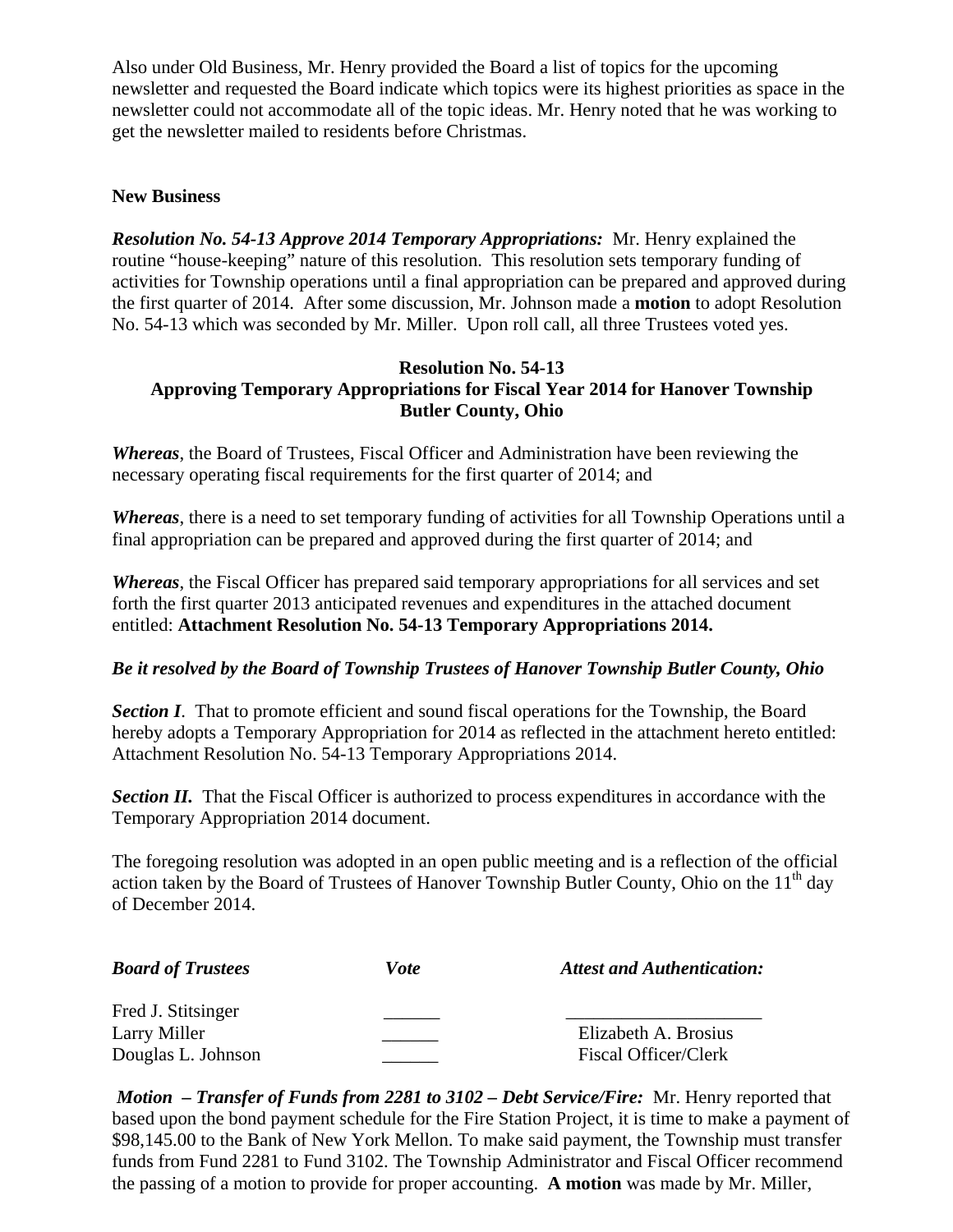seconded by Mr. Johnson, to approve the transfer of \$98,145.00 from Fund 2281 to Fund 3102 and approve payment to Bank of New York Mellon in the same amount. After discussion, a roll call vote was taken with all three Trustees voting yes.

*Motion – Indigent Burial Payment – Webster Funeral Home:* Mr. Henry reported that pursuant to the ORC and Township provisions, a request has been received by Webster Funeral Home for the cremation and burial of Paul D. Smith who passed away on October 1, 2013 at Lakeside Drive in McGonigle. The Township provisions state:

**Pursuant to provision set forth in the Ohio Revised Code Sections 9.15, 1713.34 and 5101.521 Hanover Township has established guidelines and procedures for a determination of indigent burials and for the handling of such matters.** 

- **1. When the body of a deceased person is found in Hanover Township and such person was not an inmate of a correctional, benevolent or charitable institution of the State of Ohio, and the body is not claimed by any person for private internment or cremation at the person's own expense, or delivered for the purpose of medical, surgical or dissection studies (ORC 1713.34), it shall be handled as follows:** 
	- **a) If the person was a legal resident of the Township and there is no known next of kin, the deceased shall be buried at the expense of the Township based upon the determination of the legal residence of the deceased.**
	- **b) If the deceased has assets on account with a nursing home or similar facility, the Township shall make a claim to said facility for reimbursement of its costs.**
	- **c) Hanover Township shall provide a grave or cremation area, a grave marker and the opening/closing costs for the burial of the remains.**
	- **d) Indigent deceased veterans shall be provided for under the provisions of 5901.25 of the Ohio Revised Code. The Veterans Service Commission of Butler County shall be contacted to make the proper arrangements.**
	- **e) The remains of the deceased shall be buried in an area designated by the Cemetery Sexton in Millville Cemetery.**
- **2. The Hanover Township Indigent Burial Program is not a supplemental program. Funeral Home personnel shall not be entitled to any funds except for the amount of \$800.00 for each indigent service which includes cremation but not any visitation or formal service.** 
	- **a) Funeral homes shall make an attempt to ascertain if the deceased is a veteran and be aware of the provisions of Ohio Revised Code 5901.25. The Funeral home shall notify the Township if the deceased is determined to be a veteran.**
- **3. In accordance with Section 5101.521 of the Ohio Revised Code, Hanover Township will cooperate with an indigent person who claims the body of a loved one. The Township will consider the preferences and sensibilities of the claimant within appropriate financial limitations. The Township's responsibility to provide for cremation, internment and a plaque.**

Mr. Henry reported that the proper paperwork has been submitted and the Millville Cemetery Sexton has been notified. Mr. Henry requested a motion to approve payment of \$800.00 to the Webster Funeral Home. A **motion** was made by Mr. Miller, and seconded by Mr. Johnson, to approve payment of \$800.00 to the Webster Funeral Home for the indigent burial of Paul D. Smith, a resident of the McGonigle area, with said action consistent with State law and Township policy. After discussion, the Fiscal Officer took a roll call vote with all three Trustees voting yes.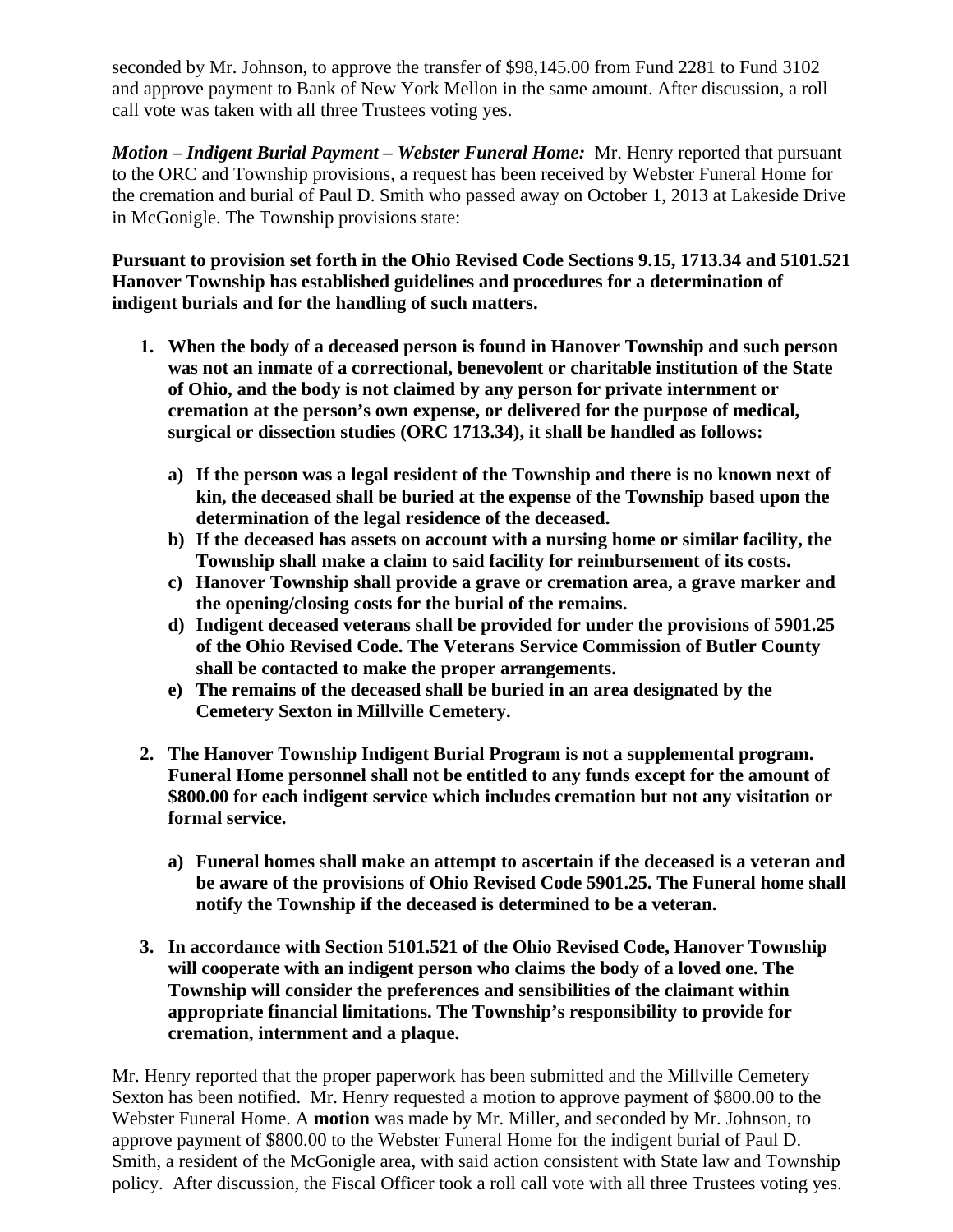*Motion – Approve Expenses Holiday Function December 14, 2013:* Mr. Henry reported that the annual Township holiday function designed to thank volunteers and employees for their efforts throughout the 2013 year has been tentatively scheduled for December 14, 2013 at the Queen of Peace Auditorium. Expenses would include catering, entertainment, hall rental and miscellaneous items (such as table cloths) for the event. Mr. Henry noted it appears costs can be kept at about the same as last year (2012). A **motion** was made by Mr. Miller, seconded by Mr. Johnson, to approve payment for expenses associated with the 2013 Holiday Function to thank volunteers and employees at an amount not to exceed \$2,800.00. Upon roll call, all three Trustees voted yes.

*Liquor Permit Renewal – Papaw's Country Market 2247 Millville Avenue:* Mr. Henry presented information regarding a request for a liquor permit renewal for Papaw's Market. A **motion** was made by Mr. Miller, seconded by Mr. Johnson, to approve the liquor permit renewal application for Papaw's Country Market, 2247 Millville Avenue. After discussion, a roll call vote was taken and all three Trustees voted yes.

*Street Light Request – Charlberth and Minton Roads Intersection:* Mr. Henry presented an email he received from Doronna Ryan requesting a street light be placed at the intersection of Charlberth and Minton Roads. Mr. Miller requested cost information be obtained before the Board takes action on this request. Mr. Stitsinger noted he would also want to know what the residents in the area preferred.

*ODOT Notification – Work at SR 129 and Columbus Drive:* Mr. Henry reported he received an email from ODOT indicating it would be installing a new culvert under Columbus Drive. The work will require a road closure and ODOT will be issuing a press release to inform the public and will also notify the affected residents directly.

*Electric Aggregation Request – Vendors:* Mr. Henry reported he received an email from Energy Alliance Inc. regarding providing the Township electric aggregation. Mr. Henry noted that only the portion of the Township serviced by Duke Energy would be eligible for electric aggregation through a third party. After some discussion, the Board requested that Mr. Henry make arrangements for a presentation from Energy Alliance Inc. at a future Board meeting.

# *Other New Business*

Mr. Johnson had requested a recap of the flooding issue on the property located on 2563 Gardner Road (Melinda and Phil Chenoweth). Mr. Henry advised that the flooding involved private property and was the result of run-off from a subdivision located uphill from the property owners with the flooding issue. The Township consulted with the US Army Corps of Engineers and County Engineer's Office. Mr. Henry explained most of the time the culvert can handle the rainwater; however, when the property owners had contacted the Township it was following a period during which the area had experienced a 100-year plus rain storm event. Mr. Henry noted that the Township had suggested County programs for homeowner loans and/or building a berm to direct the water away from the house; however, the property owners chose not to pursue these options. Mr. Henry noted that it would be very costly to replace the culvert and a larger culvert might also cause flooding downstream in which case the Township would be liable (consultation with the Count Prosecutor's Office). Currently, the Township has no liability for this issue as all property involved is private property. Mr. Johnson noted that the subject had come up while he had been campaigning and he thanked Mr. Henry for the recap of the issue.

Also under other New Business, Mr. Henry reported that the swearing-in ceremony for the reelected Trustees was scheduled for 6:00PM on December 11 with Judge Bressler administering the oath of office.